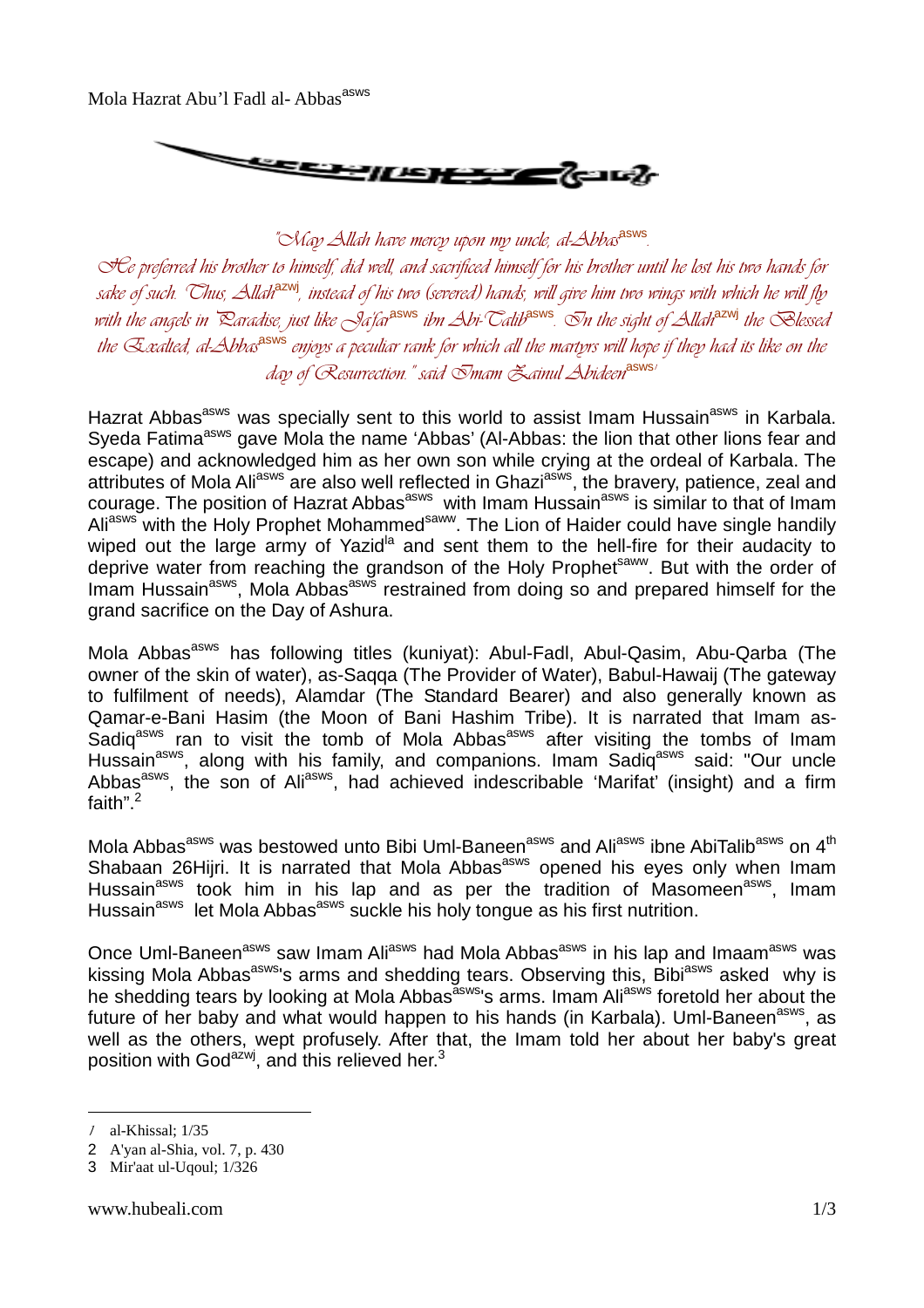## Mola Hazrat Abu'l Fadl al-Abbas<sup>asws</sup>

Mola Abbas<sup>asws</sup> always considered his brother Imam Hussain<sup>asws</sup> to be his master and never appreciated anyone to serve Imam Hussain<sup>asws</sup> but himself. Once at the Mosque of Kufa, Mola Ali<sup>asws</sup>, Imam Hussain<sup>asws</sup>, Mola Abbas<sup>asws</sup> were present along with slave Rala, wold fill in the community of the cambar to fetch some water because he was thirsty. Mola Abbas<sup>asws</sup> stopped Qambar and said, "I will bring the water for my master myself." Mola Abbass<sup>asws</sup> was too young at that time. In an attempt to bring back water as quickly as possible, Abbas<sup>asws</sup> trickled some of water on his own clothes. When Mola Ali<sup>asws</sup> saw this tears rolled down his cheeks. When he was asked why was he crying? Amir-ul-Momaneen<sup>asws</sup> said, "Abbas<sup>asws</sup>! Who has today wetted his clothes with water in his zeal to quench the thirst of his brother Hussain<sup>asws</sup>, one day his whole body will be soaked in his own blood while attempting to quench the thirst of Hussain<sup>asws</sup>'s children"

Mola Abbas<sup>asws</sup> learned the art of war from his father Ali<sup>asws</sup> and his eldest brother Hassan<sup>asws</sup> who were two of the most skilful warriors and military strategists in world history. During the battle of siffeen, Abbas<sup>asws</sup> ibne Ali<sup>asws</sup> had the chance to prove his Hashmitie valour in its full glory. When Mola Abbas<sup>asws</sup> entered the battle field along side Imam Hussain<sup>asws</sup>, he covered his face. Many companions of Imam Aliasws have narrated that when Mola<sup>asws</sup> entered the battlefield it seemed like a lightening strike. All that Muawiya<sup>la</sup>'s soldiers could see was a rider holding a lance, ramming through their defences, unleashing hell on them. Observing this, Muawiya<sup>la</sup> asked Ibn-Shafa<sup>la</sup> to go and fight this warrior. Ibn-Shafa<sup>la</sup> said people consider me equivalent to ten thousand Syrian soldiers, I will send my son to handle him. He sent his seven sons one by one to fight this unknown warrior, all of whom ended up into a stockpile of human debris. Eventually when he entered the battlefield himself, his false pride was shattered by the might of the Lion of Bani- Hashim. Companions of Muawiya<sup>la</sup> thought the warrior could not be anyone else but Ali<sup>asws</sup> and were all reluctant to face the wrath of Allah<sup>azwj</sup> and meet instant death. It was only when Mola Abbas<sup>asws</sup> removed his veil and Mola Ali<sup>asws</sup> introduced him as: "He is Abbas<sup>asws</sup>, Qamar-e-Bani Hasim (the Moon of Bani Hashim Tribe)", only then people found out it was none other than the true heir of the valour of 'Asad-ullah-e-ghalib' (Lion of Allah $a^{2}$ <sub>ky</sub> $\,1<sup>4</sup>$ 

After the cursed act of ibn-Muljim<sup>la</sup>, Imam Ali<sup>asws</sup> at his last moments in this World gave everyone's hands in the hand of Imam Hassan<sup>asws</sup> except for Mola Abbas<sup>asws</sup>. Bibi Uml-Baneen<sup>asws</sup> requested Imam Ali<sup>asws</sup> if Mola Abbas<sup>asws</sup> has done anything wrong and why he has been left out, please put Abbas's hand in the hand of Imam Hassan<sup>asws</sup>. Upon hearing this, eyes of Mola Ali<sup>asws</sup> 's eyes got filled with tears and he called Imam Hussain<sup>asws</sup> and Mola Abbas<sup>asws</sup> near him and gave Mola's hand in the hand of Imam Hussain<sup>asws</sup> and said "I give him (Abbas<sup>asws</sup>) in your guardianship and he is your slave" and then said to Mola Abbas<sup>asws</sup> "My Son, he (Hussain<sup>asws</sup>) is your Lord and his companionship and support is your first obligation. When he is surrounded by enemies of God<sup>azw</sup> in Karbala, you shall help and support him".

When Shimr<sup>la</sup> the cursed, came to offer Mola Abbas<sup>asws</sup> protection and riches provided he<sup>asws</sup> desert the camp of Imam<sup>asws</sup>, the son of Ali<sup>asws</sup> responded in the following manner: "You worshipper of Mammon, do not think that Abbas<sup>asws</sup> will be lured by your tempting

 $\overline{a}$ 4 al-Kibrit ul-Ahmar; 3/24